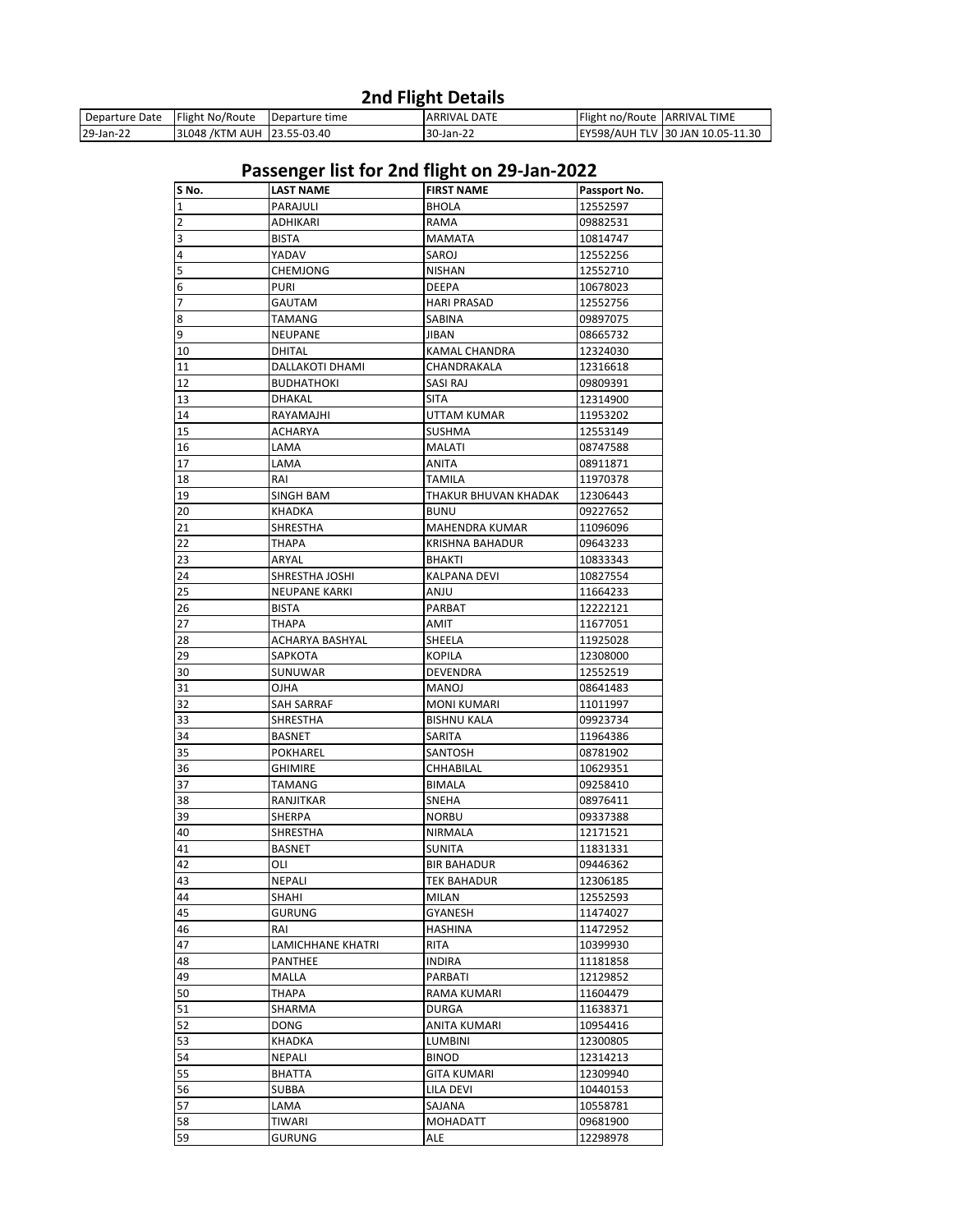| S No. | <b>LAST NAME</b>      | <b>FIRST NAME</b>  | Passport No. |
|-------|-----------------------|--------------------|--------------|
| 60    | RAI                   | AMINA              | 09056243     |
| 61    | ΒK                    | <b>DURGA MAYA</b>  | 12306496     |
| 62    | RANABHAT              | <b>BISHNU MAYA</b> | 10133802     |
| 63    | <b>BHATTA CHHETRI</b> | DHAN MAYA          | 09199511     |
| 64    | КC                    | YAMU               | 11877321     |
| 65    | <b>BISTA</b>          | KALPANA            | 08496431     |
| 66    | SHARMA                | KAMALA             | 11987009     |
| 67    | ACHARYA               | KRISHNA            | 10957993     |
| 68    | LAMA TAMANG           | LAKPA DOLMA        | 11557437     |
| 69    | BHATTARAI             | PABITRA DEVI       | 11172304     |
| 70    | RAI                   | RAJ HANGS          | 12552545     |
| 71    | DANGAL                | ROMAN              | 10560499     |
| 72    | RAI                   | SAMIKSHYA          | 12126937     |
| 73    | <b>DONG</b>           | SAREENA            | 11619283     |
| 74    | THAPA                 | SHANTA             | 12091963     |
| 75    | <b>BARDEWA</b>        | SHEKHAR            | 12296356     |
| 76    | GURUNG                | <b>SITA</b>        | 09328971     |
| 77    | RAI                   | MELINA             | 12312447     |
| 78    | <b>MAINALY</b>        | DIPA               | 12551332     |
| 79    | <b>NEPALI</b>         | KAJI               | 08463639     |
| 80    | GURUNG                | DIL MAYA           | 10275834     |
| 81    | <b>GHIMIRE</b>        | KABITA             | 12063648     |
| 82    | <b>TAMANG</b>         | <b>ROSHMA</b>      | 11013403     |
| 83    | ADHIKARI              | <b>NIRMALA</b>     | 11896972     |
| 84    | SAH                   | TINKU KUMAR        | 11256954     |
| 85    | DAHAL                 | BIPANA             | 11652878     |
| 86    | <b>TIMSINA</b>        | PRATIMA            | 09171901     |
| 87    | TAMANG                | <b>SURAJ</b>       | 08922859     |
| 88    | RAI                   | RAJ KUMAR          | 10758904     |
| 89    | <b>CHHETRI</b>        | <b>SUDIP</b>       | 10219437     |
| 90    | <b>JOSHI</b>          | SAROJ              | 12299982     |
| 91    | <b>DURA</b>           | <b>ENISHA</b>      | 11039294     |
| 92    | <b>GURUNG</b>         | DIPIKA             | 12304073     |
| 93    | LAMA                  | SANGITA            | 12086283     |
| 94    | RAI                   | GITA               | 10522319     |
| 95    | HUMAGAIN              | RUPA               | 12321109     |
| 96    | КC                    | ANJU               | 10901211     |
| 97    | NEUPANE               | <b>JAGA MAYA</b>   | 10190391     |
| 98    | <b>BHATTARAI</b>      | BANDANA            | 12304167     |
| 99    | <b>GURUNG</b>         | GENESIS            | 11284578     |
| 100   | RAI                   | ANJU               | 10679545     |
| 101   | <b>ACHARYA</b>        | SHOVA              | 12317938     |
| 102   | RAWAL                 | URMILA             | 12322534     |
| 103   | SHERPA                | YANGJEE            | 12551903     |
| 104   | SANGROULA             | UJWAL              | 12309882     |
| 105   | THAPA KARKI           | UMA                | 10546948     |
| 106   | KHATRI                | KARAN SINGH        | 12305383     |
| 107   | DAWADI                | <b>NABINA</b>      | 12183393     |
| 108   | RAI                   | ROSHAN             | 08895126     |
| 109   | GHALE                 | <b>SUSHIL RAI</b>  | 12553881     |
| 110   | ADHIKARI              | <b>BISHNU</b>      | 09595073     |
| 111   | <b>SUBBA</b>          | PABITRA            | 12306855     |
| 112   | <b>KHALING RAI</b>    | RAJ KUMAR          | 12310282     |
| 113   | GIRI                  | <b>BISHAL</b>      | 12552312     |
| 114   | SHRESTHA              | <b>NISCHAL</b>     | 08819721     |
| 115   | TAMANG                | NIR MAYA           | 12302114     |
| 116   | PANDEY CHAULAGAIN     | AROTI              | 09217873     |
| 117   | CHAPAGAIN             | UBARAJ             | 12300913     |
| 118   | <b>GHIMIRE</b>        | <b>DIKSHA</b>      | 09450787     |
| 119   | ТНАРА                 | ALINA              | 12298992     |
| 120   | KHADKA                | RABINDRA           | 09766803     |
| 121   | POUDEL                | <b>SHRISTI</b>     | 11534285     |
| 122   | THAPA                 | RABINDRA JUNG      | 10559183     |
| 123   | SHRESTHA              | <b>SUNIL</b>       | 08923437     |
| 124   | PRADHAN THAPA         | PREETI             | 09029342     |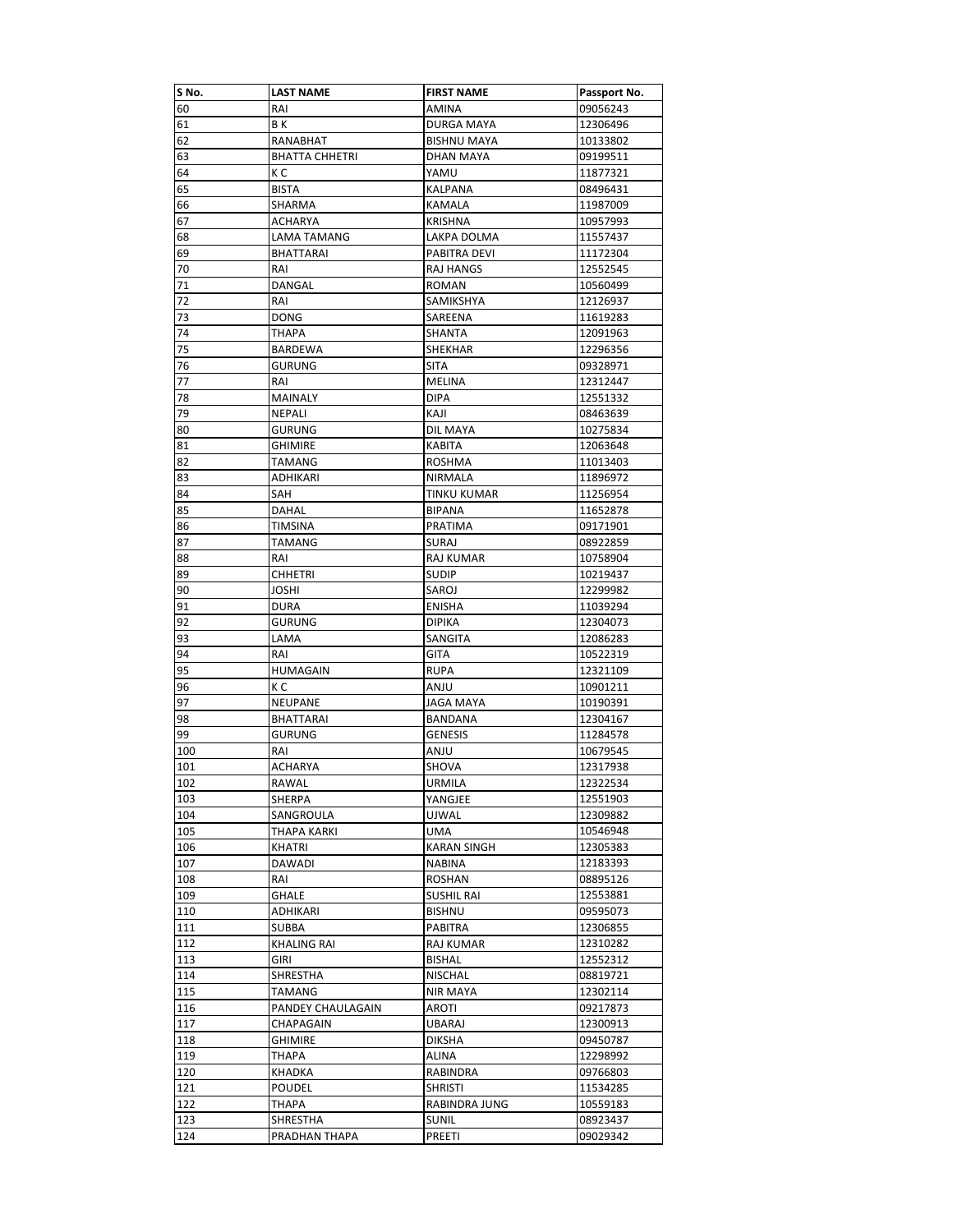| S No. | <b>LAST NAME</b>         | <b>FIRST NAME</b>     | Passport No. |
|-------|--------------------------|-----------------------|--------------|
| 125   | <b>KHAREL ARYAL</b>      | LAXMI                 | 11985766     |
| 126   | <b>GURUNG</b>            | <b>BISHNU</b>         | 12138686     |
| 127   | RANA                     | <b>BISHNU BAHADUR</b> | 08538943     |
| 128   | <b>TIMILSINA NEUPANE</b> | <b>ELJINA</b>         | 11080288     |
| 129   | <b>GHISING LAMA</b>      | <b>KABITA</b>         | 12552785     |
| 130   | <b>KARKI</b>             | <b>BANDANA</b>        | 09095625     |
| 131   | LIMBU                    | <b>KHUSILA</b>        | 10381517     |
| 132   | <b>BOMJAN</b>            | <b>MOHAN BAHADUR</b>  | 12296817     |
| 133   | <b>ADHIKARI</b>          | SHARADA               | 09369669     |
| 134   | GIRI                     | <b>SHOVA</b>          | 12298741     |
| 135   | <b>GAUTAM PAUDEL</b>     | SRIJANA               | 09278574     |
| 136   | <b>BHANDARI KATHAYAT</b> | RAJMATI KUMARI        | 12298412     |
| 137   | <b>NEUPANE</b>           | <b>ANITA</b>          | 12295184     |
| 138   | <b>ARYAL BASHYAL</b>     | <b>GITA</b>           | 11221861     |
| 139   | <b>NEUPANE</b>           | SABITA                | 11953975     |
| 140   | <b>GHARTI</b>            | <b>GIRLIA PRASAD</b>  | 12552798     |
| 141   | <b>KARKI</b>             | <b>DEEPAK</b>         | 12193023     |
| 142   | <b>GIRI</b>              | <b>RITA</b>           | 12303738     |
| 143   | <b>SARU MAGAR</b>        | <b>PRABINA</b>        | 12310791     |
| 144   | RAI                      | <b>SUSHMA</b>         | 09483265     |
| 145   | <b>SUBBA</b>             | SAIMA                 | 11001656     |
| 146   | <b>GURUNG</b>            | <b>ROJINA</b>         | 08999039     |
| 147   | OSTI                     | <b>KRISHNA RAM</b>    | 10869410     |
| 148   | ALI                      | <b>RUSTAM</b>         | 11091000     |
| 149   | <b>RANA MAGAR</b>        | LAXMI                 | 10130110     |
| 150   | ΒK                       | <b>DEVI KUMARI</b>    | 11578530     |

## **Passengers in Waiting List**

| S No. | <b>LAST NAME</b>      | <b>FIRST NAME</b>   | Passport No. |
|-------|-----------------------|---------------------|--------------|
| 151   | <b>MOKTAN</b>         | <b>SHIMA</b>        | 12306940     |
| 152   | OLI DANGI             | CHITRAKALA          | 12316719     |
| 153   | RAI                   | SHAMBHU RAM         | 12294803     |
| 154   | CHAUDHARY             | <b>HANUMANI</b>     | 12306788     |
| 155   | <b>WOSTI KOIRALA</b>  | <b>NITA</b>         | 11581905     |
| 156   | KATWAL                | <b>TARA DEVI</b>    | 12305635     |
| 157   | SHRESTHA              | <b>PRIYANKA</b>     | 12298709     |
| 158   | PITHAKOTE RANA MAGAR  | <b>KABITA</b>       | 10088665     |
| 159   | <b>GHATANI</b>        | <b>BHAWESH</b>      | 10087704     |
| 160   | <b>KARKEE K C</b>     | <b>TARA</b>         | 12552449     |
| 161   | DHIMAL                | YOJANA              | 10501703     |
| 162   | SAPKOTA               | LAXMI               | 09107754     |
| 163   | SUNAR                 | <b>ASHA</b>         | 11275119     |
| 164   | ТНАРА                 | <b>BISHNU</b>       | 08539505     |
| 165   | THOKAR                | ASHOK KUMAR         | 12552793     |
| 166   | <b>PARIYAR</b>        | <b>BISHNU</b>       | 10060881     |
| 167   | <b>BASNET</b>         | <b>DIPA</b>         | 12306876     |
| 168   | RAI                   | <b>HIRA</b>         | 10420651     |
| 169   | KANDANGWA             | <b>HOMRAJ</b>       | 12305003     |
| 170   | <b>PAUDEL</b>         | <b>JUNU</b>         | 09699924     |
| 171   | <b>BHETWAL</b>        | <b>KALPANA</b>      | 12298798     |
| 172   | TAMANG                | <b>KHOSMAN</b>      | 11859382     |
| 173   | SHIWAKOTI             | <b>KHYAM PRASAD</b> | 11546868     |
| 174   | POUDYAL               | SAMJHANA            | 10519052     |
| 175   | POUDEL CHHETRI KUNWAR | PRATIMA             | 09552319     |
| 176   | <b>THAPA</b>          | RAMA                | 12296012     |
| 177   | <b>NEPAL</b>          | SANTA               | 12310795     |
| 178   | <b>GAUTAM</b>         | <b>SUCHITRA</b>     | 12303351     |
| 179   | <b>GIRI</b>           | SARITA              | 12310150     |
| 180   | <b>PANDEY</b>         | <b>CHANDRA</b>      | 12309876     |
| 181   | <b>LIMBU</b>          | <b>DIPAK KUMAR</b>  | 10269939     |
| 182   | RAI                   | RAM KUMARI          | 12308626     |
| 183   | CHAUDHARY             | <b>KAJAL</b>        | 12299903     |
| 184   | <b>SHERPA</b>         | <b>TENDU</b>        | 09467600     |
| 185   | PALUNGWA              | <b>SUMI</b>         | 12306284     |